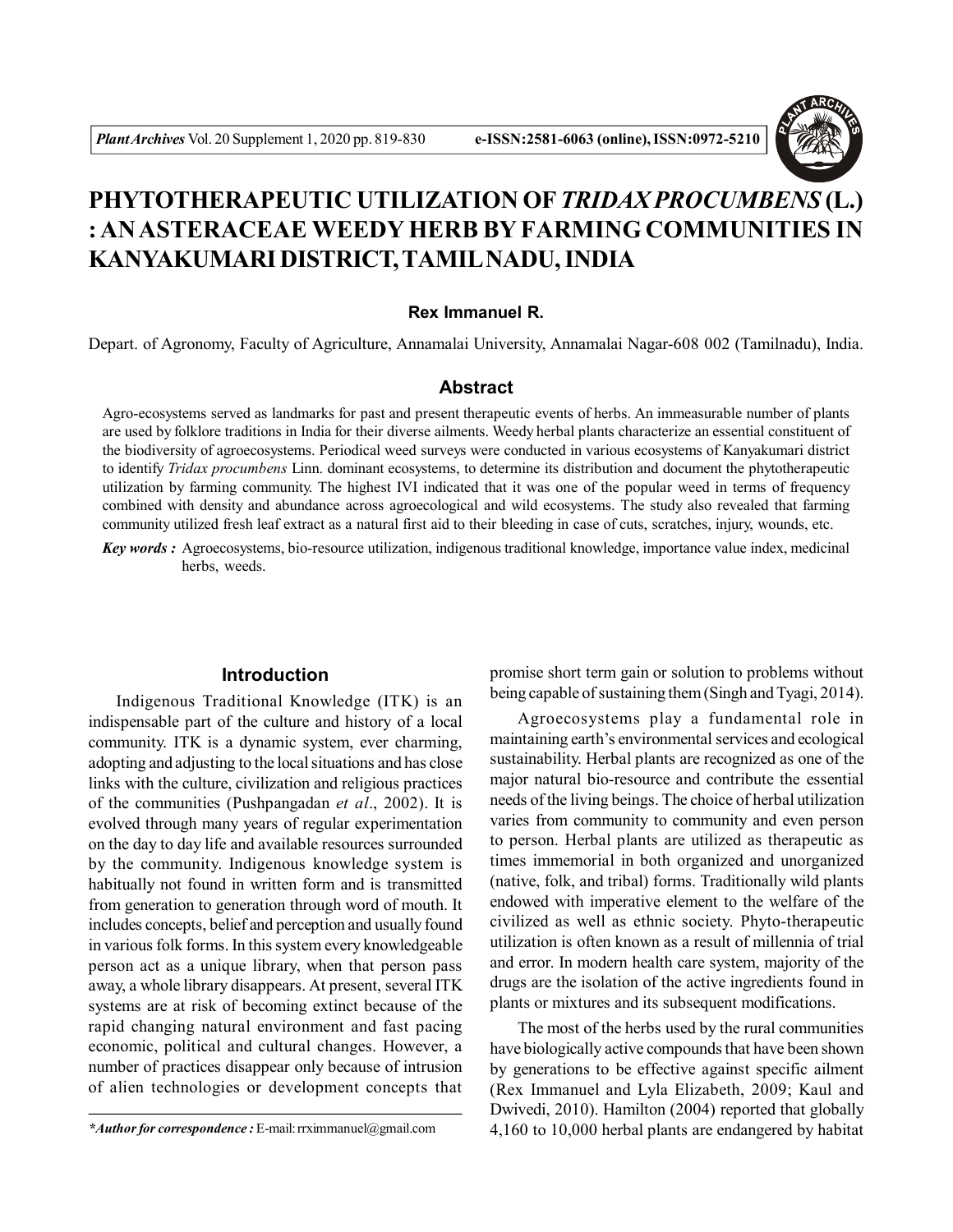losses due to intensive agricultural practices or overexploitation in areas where rural families traditionally collected them. The increasing scarcity of such herbals may also enhance the loss of traditional knowledge about the phytotherapeutic uses (Chaudhary *et al*., 2006). Ethnobotanical information from India estimates that more than 6000 plants forming about 40 per cent of the plant diversity are used in folk healthcare traditions (Ved and Goraya, 2007).

Living nearer to natural and managed ecosystems, farming communities have acquired unique knowledge concerning the utilization of wild and weedy flora because of day today's sheltered relationship between land, vegetation and associated traditional knowledge. The plants growing in agroecosystems, having more negative values, commonly absorb nutrients as much and more rapidly than crops and also competing for light, space and moisture throughout the growing season are popularly termed as weeds (Hussain *et al*., 2008). However, weed is a relative term laden with value endowed by human beings in relation to their own activities and it is an anthrocentric concept rather than an absolute quality. In nature, there is no plant which is useless that can be considered as weed, but usually with few exceptions, weeds have short vegetative phase, high reproductive output and capable of limiting the target crop yields (Murty and Venkaiah, 2012).

About 70 per cent of the Ayurvedic drugs are of plant origin (Biswas and Mukherjee, 2003). Weedy plants provides raw materials to the pharmaceutical industries as they yield chemicals used in drugs, '*Vaidyas'* for preparing herbal formulations and virtual source of medicines for various ecosystem inhabitants (Rex Immanuel and Lyla Elizabeth, 2009). Several researchers gave information on phytotherapeutic significance of weeds (Thomas and Britto, 2000; Saikia and Hussain, 2005; Nath *et al*., 2007; Padal *et al*., 2013).

*Tridax procumbens* Linn. (Asteraceae), commonly known as 'coat buttons or tridax daisy' is an annual, semi prostate and creeper herb. It is known to have originated from tropical America and spread to tropical and subtropical regions of the world. It is a common weedy herb grows in fine to coarse textured soils, irrigated and rainfed ecosystems, except waterlogged soils. Its widespread distribution and importance as a weed are due to its spreading stems and abundant seed production (Chauhan and Germination, 2008).

On dry weight basis Tridax leaf consists 35 per cent of crude protein, 6 per cent crude fiber, 51 per cent total carbohydrates, and rich in sodium, potassium, calcium, etc. with the total metabolizable energy of 398 kcal/100g DW (Jain and Amita, 2012). The phytochemical studies revealed the presence of alkaloids, carotenoids, flavonoids, saponins and tannins. It is richly endowed with carotenoids (94.57 mg/100 g DW) and saponins (103.52 mg/100g DW). It suggests the likelihood of this plant serving as a potential protein supplement. It has been commonly used as a traditional medicine for various ailments. The vernacular legendary 'vettukkaya puntu' in Tamil and 'muriyampachila' in Malayalam exhibits the instant wound healing ability of Tridax is incredibly familiar among all the rural communities. Principally, when farming community gets injuries, cuts or wounds from tools applied fresh juice of crushed leaves in injured part. Community children also experienced right from their childhoods with Tridax to heal their injuries. According to the traditional healers, the wild rabbits preferred Tridax as fodder and hence the droppings of wild rabbits are used for preparation of traditional medicines.

In the changing agroecological situations, recent distribution pattern and ecological status of *Tridax procumbens* meagrely studied. Therefore, it is essential to identify the Tridax invaded locations, *i.e*., the geographical range, its abundance and severity of invasion in the study site. It is crucial to know the critical analytical character such as important value index (IVI) of the species helps to know its availability in an ecosystem. The IVI is used to determine the ecological position of the species. Calculation of IVI leads to the description of plant population changes in communities. IVI expresses the relationship between plant populations and community components that consider species frequency and dominance and number of individuals. The present study was initiated to know the IVI and for the documentation of phyto-therapeutically beneficial Tridax and their traditional knowledge by dependent communities.

## **Materials and Methods**

The study area Kanyakumari district situated at the southernmost tip of the Indian peninsula. The district lies between 77° 15' and 77° 36' Eastern Longitudes and 8° 03' and 8° 35' Northern Latitudes. Kanyakumari district has an area of 167,200 ha it occupies 1.29 per cent of the total area of Tamil Nadu and the altitude varies from sea level to 1829 m. It has a coastal line of 71.5 kms stretched on the three sides (GoT, 2014).

Kanyakumari district comes under Agro-Climatic Region of West Coast Plains and Ghats Region (XII) (Planning Commission), Agro Ecological Region / Sub Region of Eastern Ghats and Tamil Nadu Uplands and Dry Region (ICAR) (8.1) and High Rainfall Zone of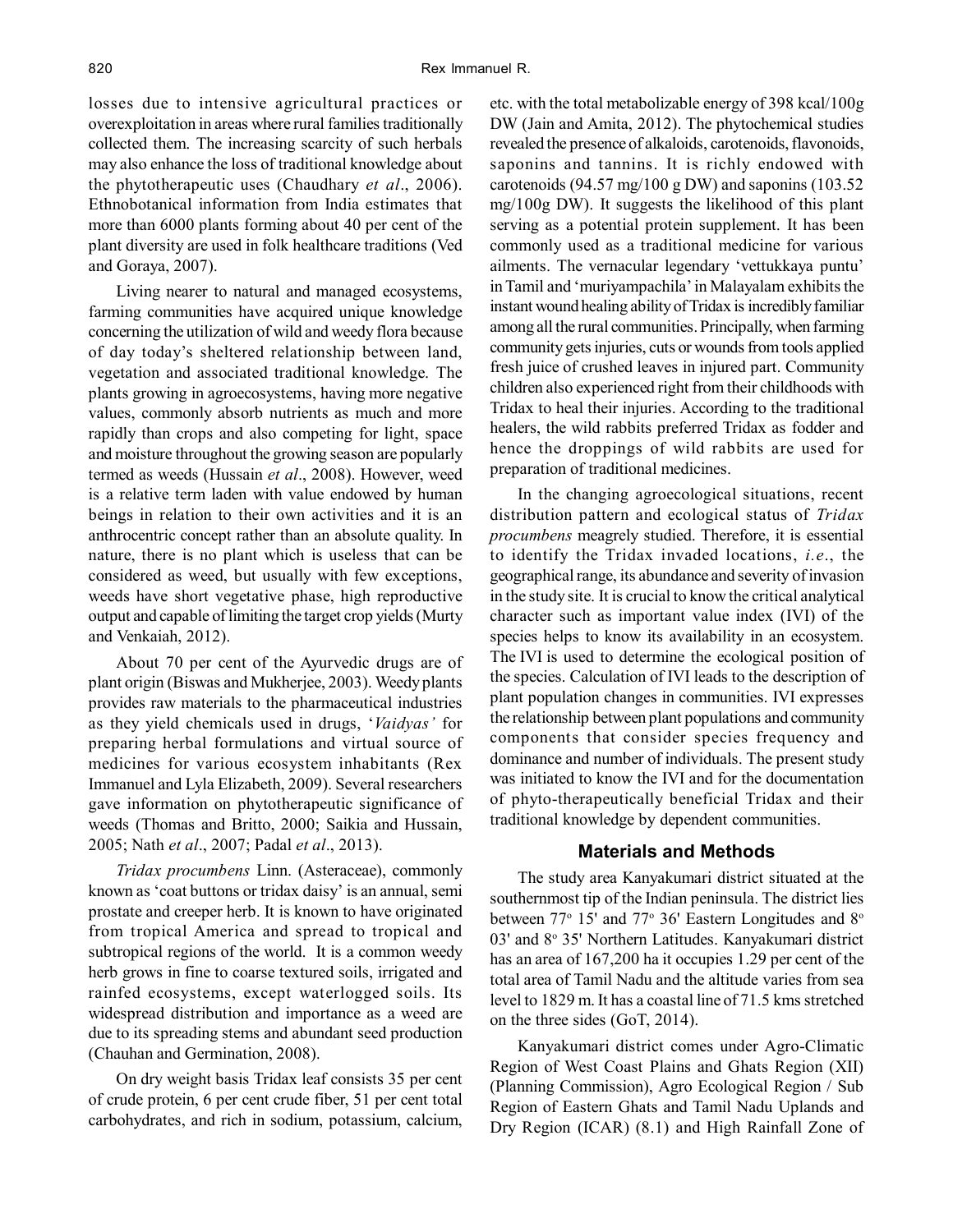Tamilnadu (TN-6) (NARP). The proximity of equator, its topography and widespread climate factors favour the growth of diversified vegetation. Kanyakumari district has a rainfall both during the South West and the North East monsoons. The rainfall pattern varies from 1030 mm in plains to 3100 mm in hills with an average of 1404 mm. Southwest monsoon accounts for 36.65 per cent, Northeast monsoon being 38.11 per cent, winter being 3.10 per cent and summer being 22.13 per cent of total rainfall.

The northern region of Kanyakumari district (Melpuram, Thiruvattar and Thackalai blocks) is characterized by a growing period of  $> 210$  days with an annual rainfall of >1800 mm that has a bimodal distribution trend. The first rains start at late in March or the beginning of April and end in August popularly called as '*Kannipoo'* season. The second season starts in early September and ends in early December conventionally known as '*Kumbapoo*' season. The other blocks have a growing period of 150–180 days and annual rainfall between 1300 and 1800 mm. The rainfall trend is unimodal and lasts for approximately 6 months (June – November). Minimum temperature prevailing is 24°C and maximum temperature is 34°C.

According to 2011 census, Kanyakumari district population was 1.87 million and even though, it is the smallest in terms of area, the population density is 1119 km². Average literacy rate was 91.75 per cent. Agricultural land holdings in the district are 380,248 with an average operational size of 0. 22 ha. About 3.66 per cent of the total population of the district involved as agricultural human resources (GoT, 2014). Historically, majority of community were self effacing cultivators of *Borassus flabellifer* (State tree of Tamil Nadu) and engaged in trade and Palmyra based cottage industry. They have the immeasurable knowledge on the tradition and at present they are highly educated, and each and every one involved in systematic social activities. These dominant communities also have an enormous belief in the traditional healing system of medicine (Jeeva and Femila, 2012). In Kanyakumari district the elderly people specialized in ethno-medicinal knowledge are recognized as Vaidhyars (Rex Immanuel and Lyla Elizabeth, 2009). One of the oldest groups of the ethnic people in Peninsular India named '*Kanikaran*' also resides in remote and inaccessible forest regions and they depend on forest related activities such as collection and trade of non-forest produces for their livelihood and also specialized in ethnomedicinal knowledge to cure various ailments.

Red and black are the major predominant soils. In the high lands and midlands there prevails comparatively fertile soil of the fine type, while in plains there is neither sand nor sandy loam. Due to the high humus content, the forests soils and rice growing regions the colour of the soil type is black. The Western Ghats and its flourishing forests structured the catchment area for three major rivers (Thambraparani, Valliyar and Pazhayar) and its tributaries and seven reservoirs. These water resources are connected with the Kodayar Command System and it function as a back bone of the irrigation network with the gross irrigated area of 36,281 ha (44 per cent of net cultivated area).

The forests in Kanyakumari district are verdant and virgin forests and believed to be of 75 million years old. Fourteen types of forests from flourishing tropical wet evergreen to tropical thorn forests occur in this district because of diverse nature of landscape. It occupies an area of 54,155 ha which comes to about 32.39 per cent the total district geographic area and 52 per cent of its forests as dense forests (GoT, 2014). Trees outside the forests includes *Artocarpus hirsutus* (wild jack), *Artocarpus heterophyllus*, *Mangifera indica*, etc. are being the major trees; however at present this massive vegetation has been replaced by monoculture with *Heavea brasiliensis*.

The Kanyakumari district is purely agriculture oriented (net area sown 46%) and its economy solely depends on agricultural production. The cropping pattern varies with the effect of climate, topography, soil and irrigation facilities. Based on the agro-climatic and topographic conditions, the district can be divided into three regions *viz*., mountainous terrain, undulating valley and plain lands, which are suitable for growing diversified food and commercial crops. The mountainous terrain comprising of hills and hill bases with lavishness forests and ideal for growing crops like tea, cloves, nutmeg, pepper, arecanut, jack, pineapple, rubber, *etc*. The undulating valley comprising mixture of plains and valleys fit for growing crops like rice, vegetables, tapioca, bananas, coconut, mango, *etc*. The plain lands comprising the coastal belt ideal for growing rice, vegetables, coconut, *etc*. The marine landforms along the region are restricted to the width of less than one km due to high relief of inland areas which represent the slope of the Western Ghats, where ideal for the growth of *Cocos nucifera* and *Anacardium occidentale*.

## **Data collection**

A systematic survey is necessary to address the current weed problems in the farming regions and in the mean time survey information is absolutely important in building target oriented research programs such as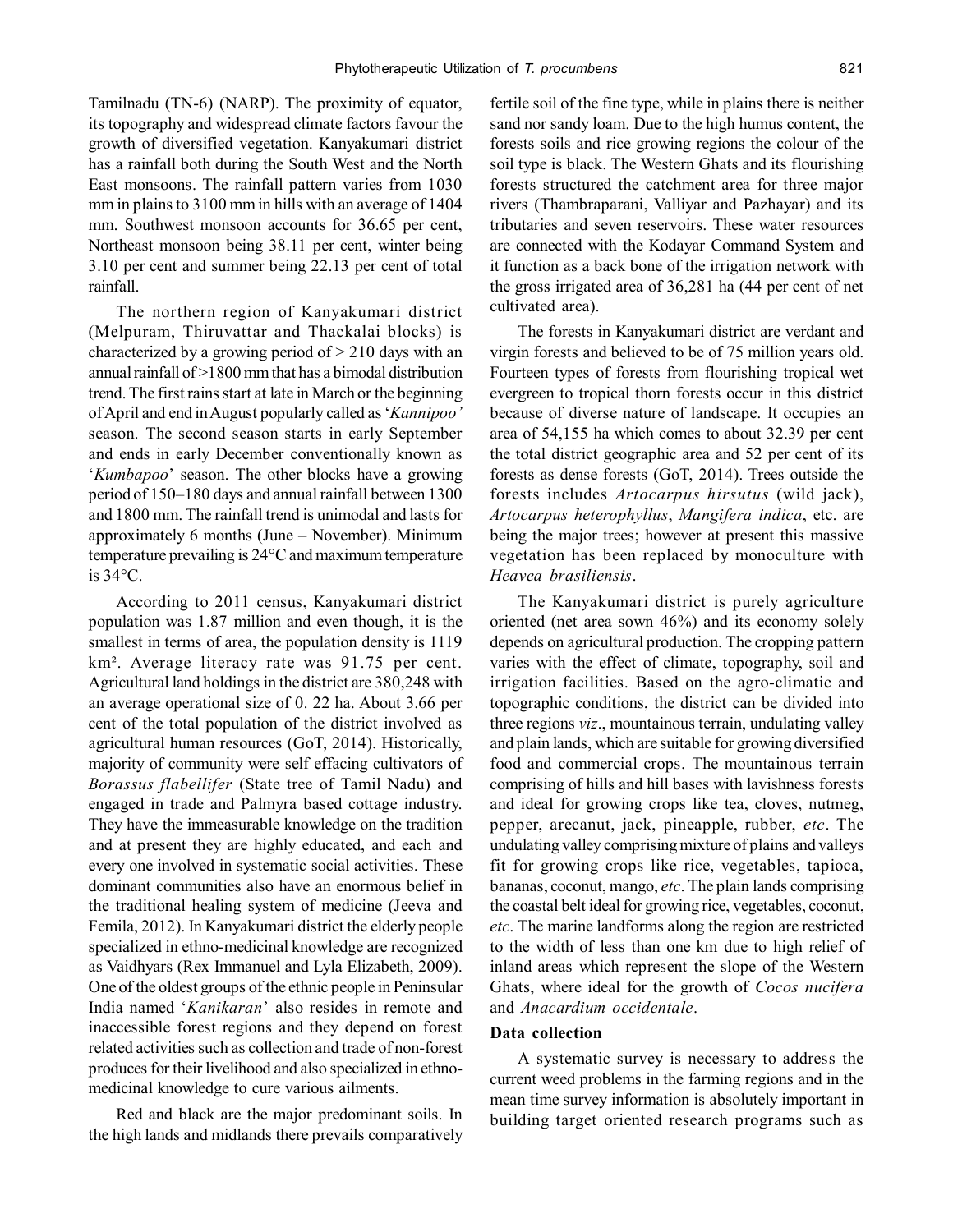documentation of weedy herbs and phytotherapeutic utilization. The prevailing environmental conditions determine the specific weed spectrum, composition and population of each region. Weed flora and its composition in cropping systems are influenced by season, soil type, land form, soil pH, the type of cultivation, management practices like irrigation, tillage systems, nutrition, etc. The present survey was undertaken to investigate the prevalence of phytotherapeutically important *Asteraceae* weedy herb *Tridax procumbens* in the agroecosystems of Kanyakumari district.

Importance Value Index (IVI) is a significant quantitative analytical parameter of weed species. It reflects the degree of overall spreading of individual species in a particular ecosystem and usually calculated with the help of following equations (Curtis and McIntosh, 1950). Importance Value Index (IVI) was computed by summing up by the per cent relative frequency, per cent relative density and per cent relative abundance in each cropping /ecosystem.

Frequency  $(\%)$  = (Total number of quadrates in which the species occurred / Total number of quadrates studied)  $\times$  100

Density = Total number of individuals of a species in all quadrates / Total number of quadrates studies.

Abundance = Total number of individuals of a species in all quadrates / Total number of quadrates in which the species occurred

Relative frequency  $(\%)$  = Frequency of individuals of a species / Total frequency of all species  $\times$  100

Relative density  $(\frac{9}{6})$  = Density of individuals of a species / Total density of all species  $\times$  100

Relative abundance  $(\% )$  = Abundance of individuals of a species / Total abundance of all species  $\times$  100

 $IVI = Relative frequency + Relative density + Relative$ abundance

To find out the IVI of *Tridax procumbens* in different agroecosystems, an intensive weed survey was conducted during the general crop growing seasons in Kanyakumari district *viz.* '*Kannipoo'* (April – September) and '*Kumbapoo*' (October – February) at quarterly intervals from April, 2016 – March, 2018. The study was done in all the nine blocks and an area based sampling was adopted by superimposing grid cells measuring 10 by 10 km each on maps of the study area (27 grids). Farming/ eco-systems/ village nearest the centre of each cell except mountainous and reserve forest area were selected for data collection. From the centre of the village, four directions (north, south, east and west)

and in each direction, at five km distance available appropriate ecosystems were surveyed.

Ten types of agroecosystems (Rice – rice – fallow (one year rotation), Rice – rice – vegetables (one year rotation), Rice – rice – banana (two year rotation), Rice – rice – tapioca (two year rotation), Vegetables – rice – tapioca (rainfed) + pulses (two year rotation), Coconut gardens (rainfed), Coconut gardens (irrigated), Rubber gardens (rainfed), Spices (clove) gardens (rainfed), Noncropped ecosystems (Forest fringe, fallow lands, road sides, canal sides, wild)) were sampled in each grid. A quadrate is a frame of any shape that can be placed over vegetation so that cover can be estimated, plants counted and species listed (Sutherland, 1997). The weed survey was made by least count quadrate method using one m<sup>2</sup> quadrates (Misra, 1968). In each field, four quadrates were randomly laid down and number of each species in quadrate was recorded.

About 626 quadrate samples (twice in a farming year) approximately representing 73.50 ha of rice based farming system, 32.00 ha of coconut based farming system, 20.50 ha of rubber gardens, 6.40 ha of spice (clove) garden and 50 running km (once in 2 km 24 locations) of noncropped ecosystems were sampled. Average field size in various farming system represents 0.32 ha. Among the total samples, 76.56 per cent was recorded from red soil regions while the remaining was from black soil regions.

## **Phyto-therapeutic information's**

To the effective comparison and documentation, the knowledge of phyto-therapeutic utilization of *Tridax procumbens* was collected from the published literatures. During field surveys general conversations with elder farming communities and questionnaires were used to gather their knowledge on the therapeutic uses of *Tridax procumbens*. A proportionate sample of villagers from each selected village was taken to give a total sample size of 270 respondents.

Age was considered to be one of the factors, because the age reveals the mental maturity of an individual to convey the traditional knowledge from one generation to another. The elder farming community with the age of > 60 years was considered for the interview. Farming experience >20 years was also considered as another variable and it plays a key role in acceptance or rejection of their phyto-therapeutic knowledge.

Among the 23 phyto-therapeutic utilization reports mentioned in the published literature's, seven familiar operationalized adoptions, which have more score of response during a pilot interview with farming community were selected to study the direct utilization status during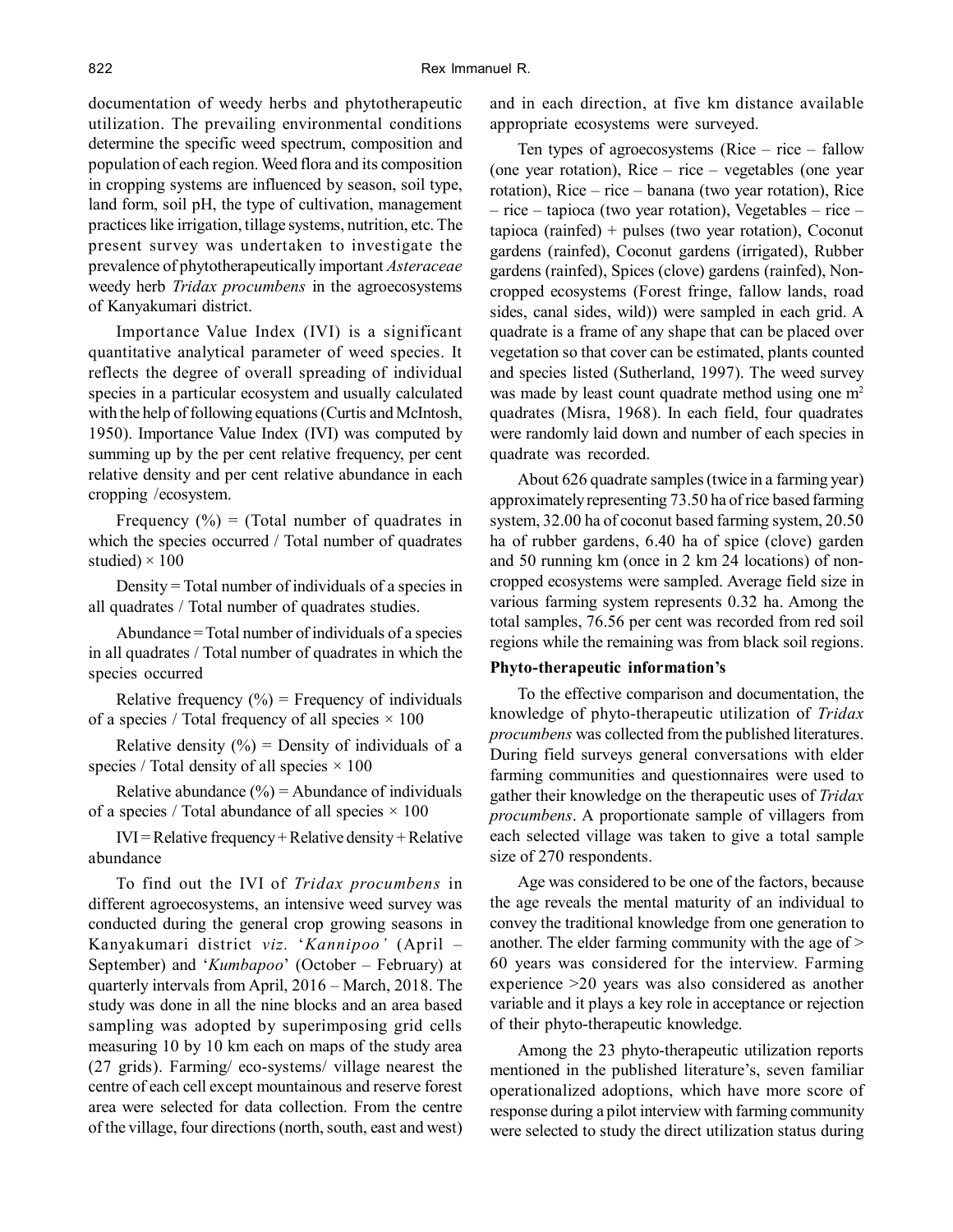

**Plate 1 :** Prolific growth in rocky non-cropped area. **Plate 2 :** Abundant growth in agroecosystems.

major study. For appraising the level of adoption, three point scale was used. Accordingly, score two, one and zero was assigned for frequently, occasionally and nonadopted respondents, respectively. Based on three point scale, the scores obtained by individual respondent were summed up and this sum of total indicated the raw adoption score for that individual. This raw score was converted into adoption index as below.

Adoption Index  $=$  (Sum of adoption score obtained by individual respondent / Maximum obtainable adoption score)  $\times$  100

The maximum obtainable score one could get was 14 where as the minimum score one could register was zero.

## **Results and Discussion**

#### **Overall weed species richness**

Based on the Importance Value Index (IVI), the overall richness of weed species in study area was in the order of *Cynodon dactylon* (L.) Pers. (13.52), *Cyperus rotundus* L. (12.10), *Abutilon indicum* (L.) Sweet (8.59), *Phyllanthus niruri* (8.45), *Chromolaena odorata* (L.) R. M. King & H. Rob. (7.54) and *Tridax procumbens* L. (7.23).

#### **Weed species richness**

Weed species richness in fields dominated by *Tridax procumbens* was high in red soil (73.20) regions followed by black soil (51.30) regions (table 1). Mean number of species within a quadrate was high in non-cropped ecosystems (27.02) followed by rice – rice – banana (two year rotation) with 22.25 and perennial rainfed coconut gardens with 21.18. The least species richness was registered in rice – rice – vegetables (one year rotation) and spices (clove) gardens with 12.24.

Total number of weed species registered in red soil



region was maximum in non-cropped agroecosystems (126) followed by irrigated and rainfed coconut gardens, rice – rice – tapioca (two year rotation) and rubber gardens (rainfed) with the value of 112, 98, 86 and 84, respectively. In black soil regions the maximum number of weed species registered in non-cropped agroecosystems, vegetables – rice – tapioca (rainfed) + pulses (two year rotation) and coconut gardens (irrigated) with the value of 93, 81 and 76, respectively.

In red soil regions individual weed species was high when compared to black soil regions. Mostly black soil regions are clay soils and are used for rice based cropping systems. In these cropping systems intensive agronomic management is common one to manage the weeds this leads reduced availability of weeds during the cropping period. In the natural ecosystems there were no management practices; hence depending on the micro site environment the richness of individual weed species was high in non-cropped ecosystems. In perennial crop based agroecosystems such as coconut the intensive weed management operations were inadequate, it create more favourable condition for the survival of same species in particular agroecosystems.

#### **Importance Value Index (IVI) of** *Tridax procumbens*

*Tridax procumbens* had the highest IVI value of 8.28 in red soil regions and, hence, it was one of the popular weed in terms of frequency combined with density and abundance across agroecological and wild ecosystem of Kanyakumari district. In black soil regions, the IVI value of 6.17 indicated that it was less frequent when compared to red soil regions. Regarding the farming seasons, the first season from April to September (*Kannipoo*) registered the maximum IVI value of 8.82 and 6. 34 in both red and black soil regions, respectively. During the second cropping season, from October to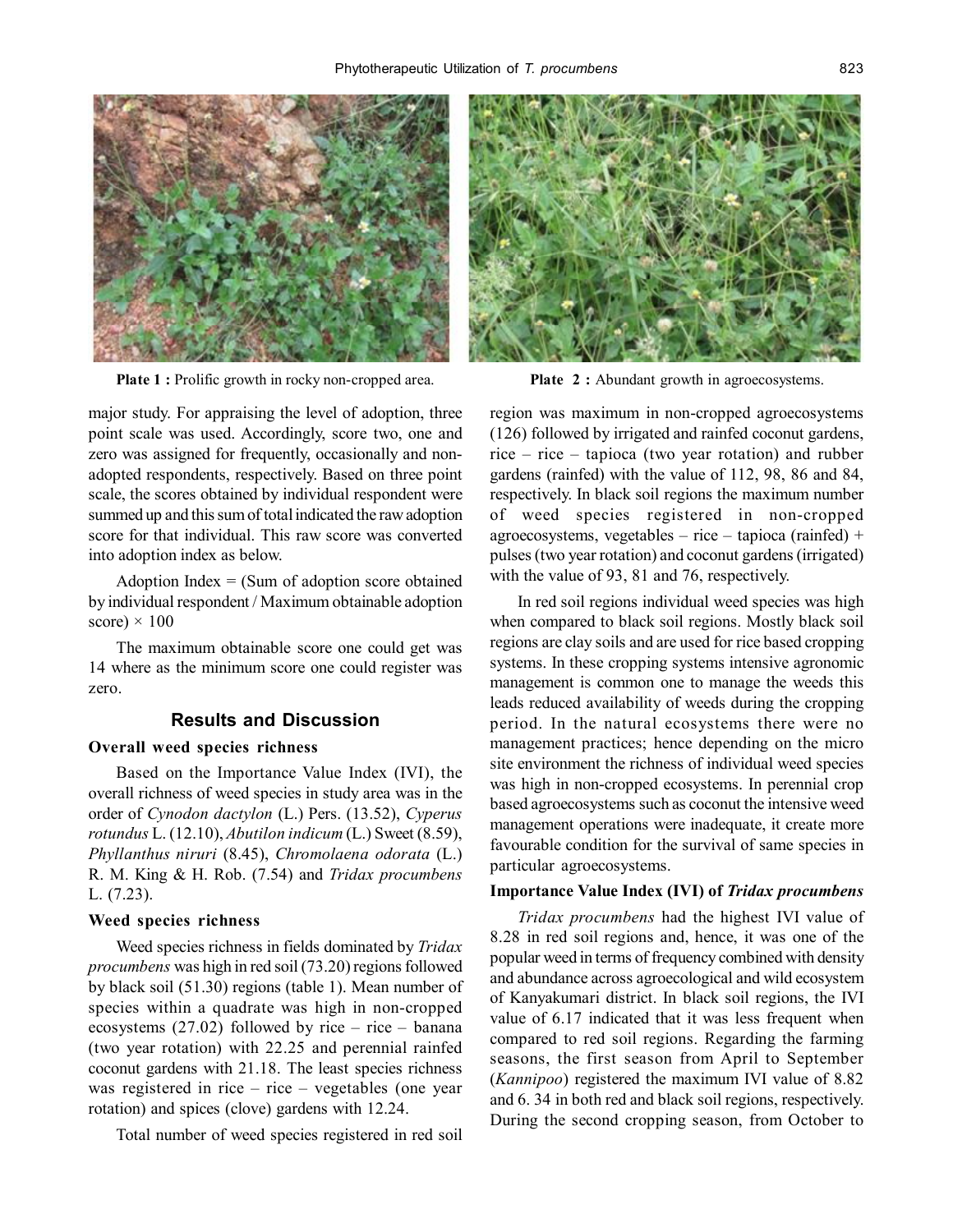| S.<br>no. | Farming/eco-systems                                                                    | No. of<br>quadrates | Mean no. of species<br>within a quadrate | <b>Total number of species</b><br>within regions |                   |
|-----------|----------------------------------------------------------------------------------------|---------------------|------------------------------------------|--------------------------------------------------|-------------------|
|           |                                                                                        |                     |                                          | <b>Red soil</b>                                  | <b>Black soil</b> |
| 1.        | $Rice - rice - fallow (one year rotation)$                                             | 87                  | 16.19                                    | 28                                               | 58                |
| 2.        | $Rice - rice - vegetables (one year rotation)$                                         | 102                 | 13.68                                    | 42                                               | 31                |
| 3.        | $Rice - rice - banana$ (two year rotation)                                             | 56                  | 22.25                                    | 34                                               | 52                |
| 4.        | $Rice - rice - tapioca$ (two year rotation)                                            | 29                  | 17.81                                    | 86                                               | 47                |
| 5.        | Vegetables $-$ rice $-$ tapioca (rainfed)+pulses<br>(two year rotation)                | 19                  | 18.16                                    | 73                                               | 81                |
| 6.        | Coconut gardens (rainfed)                                                              | 67                  | 21.18                                    | 98                                               | 52                |
| 7.        | Coconut gardens (irrigated)                                                            | 62                  | 18.47                                    | 112                                              | 76                |
| 8.        | Rubber gardens (rainfed)                                                               | 82                  | 15.00                                    | 84                                               | 23                |
| 9.        | Spices (clove) gardens (rainfed)                                                       | 26                  | 12.24                                    | 49                                               |                   |
| 10.       | Non-cropped ecosystems (Forest fringe,<br>fallow lands, road sides, canal sides, wild) | 96                  | 27.02                                    | 126                                              | 93                |
| Average   |                                                                                        | 62.6                | 18.20                                    | 73.20                                            | 51.30             |

**Table 1 :** Richness of weed species found in agroecosystems dominated by *Tridax procumbens.*

February (*Kumbapoo*), the maximum IVI value of 7.75 and 5.99 in red soil and black soil regions, respectively. Among the ecosystems, non-cropped ecosystems of both the red and black soil regions registered the highest IVI of 18.67 and 12.76 during first season, and 15.10 and 11.84 during second season, respectively. The rice based cropping regions, rubber plantations and spice gardens encountered least IVI of less than 4.50.

Weeds are genetically adoptable and can instantaneously take advantage of the variety of favourable conditions created by any ecosystem. Many common weed species also have the ability to establish themselves rapidly in the field (Mikulka and Chodova, 2000). This is primarily due to their ability to produce a large quantity of viable seeds or vegetative tissues such in a single growing season. It is noted that the weed species *C. dactylon*, *C. rotundus* and were reproduced by both the sexual (seeds) and asexual (cuttings and tubers) methods. *A. indicum* and *C. odorata* weeds are copious in natural ecosystems. These weeds are utilized by green leaf manures in the agroecosystems by farming communities. Hence, the seeds spread easily throughout the cultivated systems with dominant weeds and encountered the higher IVI.

The constant occurrence of *Tridax procumbens* with higher IVI is an indication of future dominance. Under well appointed situations prostrate nature of *Tridax procumbens* produces roots at the lower nodes (vegetative propagation) and spreads very quicker than the associated plants. Reproduction through seeds with

an effective seed dispersal agent (Olorunmaiye and Afolayan, 2012) enhanced its mode of propagation. The dispersed seeds simply preserved in the soil seed bank and when optimum climatic factors occur immediately its lifecycle begins. This may be because this plant produces a lot of seeds that are easily dispersed by wind. This observation is in accordance with an earlier report by Oluwatobi and Olorunmaiye (2014), who reported high colonizing power of Tridax, readily brought about by the high fruit production and the efficient dispersal of seeds. *Tridax procumbens* is invaded in to most of the nutrient rich agroecosystems to nutrient poor hard rocky soils. It spreads quickly due to the huge number of achenes, upto1500 per plant. Each achenes can catch the wind in its pappus and are able of being dispersed over extensive areas of the variable ecosystems (Padal, 2013).

Agronomic management practices such as types of crops, tillage and intercultural practices, weeding frequency, fallow length and cropping length after fallow frequency of cropping and cropping pattern affect the weeds in cropping systems (Palmer *et al*., 1997). *Tridax procumbens* is an annual herb, and this species complete their life cycle within one growing season. At the agroecological level, environmental variables describing soil chemical properties, texture and management practice may reflect the adaptation of weeds to specific ecosystem conditions. A high IVI was observed in red soils. The low IVI on black clay soils suggests that *Tridax procumbens* does not grow well on wetland soils, in general these soils intensively used for rice based cropping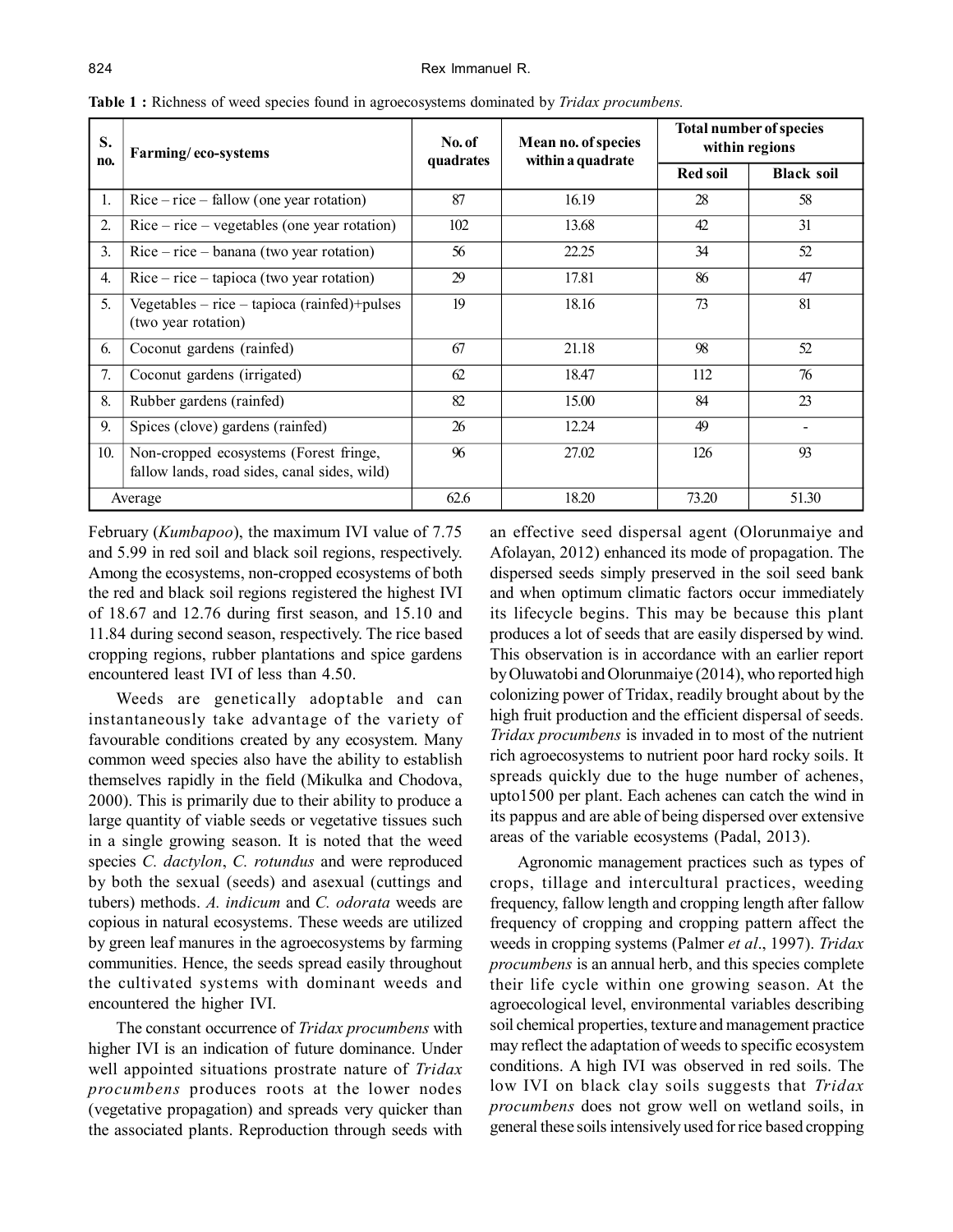| <b>S. no.</b>    | Farming/eco-systems                                                                         | <b>Local Farming Seasons</b> |                      |  |
|------------------|---------------------------------------------------------------------------------------------|------------------------------|----------------------|--|
|                  |                                                                                             | Kannipoo (Apr. – Sep.)       | Kumbapoo (Oct.-Feb.) |  |
| $\mathbf{1}$ .   | $Rice - rice - fallow (one year rotation)$                                                  | 04.19                        | 03.08                |  |
| $\overline{2}$ . | $Rice - rice - vegetables (one year rotation)$                                              | 05.37                        | 05.81                |  |
| $\mathfrak{Z}$ . | $Rice - rice - banana$ (two year rotation)                                                  | 07.62                        | 05.61                |  |
| $\overline{4}$ . | Vegetables $-$ rice $-$ tapioca (two year rotation)                                         | 10.12                        | 07.59                |  |
| 5.               | $Rice - tapioca (rainfed) + pulses (two year rotation)$                                     | 14.15                        | 12.31                |  |
| 6.               | Coconut gardens (rainfed)                                                                   | 11.76                        | 13.19                |  |
| 7.               | Coconut gardens (irrigated)                                                                 | 08.28                        | 06.78                |  |
| 8.               | Rubber gardens (rainfed)                                                                    | 04.08                        | 03.71                |  |
| 9.               | Spices (Clove) gardens (rainfed)                                                            | 03.92                        | 04.27                |  |
| 10.              | Non-cropped ecosystems (Forest fringe, fallow lands,<br>road sides, canal sides, wild etc.) | 18.67                        | 15.10                |  |
|                  | Average IVI during farming seasons                                                          | 08.82                        | 07.75                |  |
|                  | Average IVI for cropping/agroecosystems                                                     | 08.28                        |                      |  |

**Table 2:** Importance Value Index (IVI) of *Tridax procumbens* in red soil regions (per cent).

| Table 3 : Importance Value Index of <i>Tridax procumbens</i> in black soil regions (per cent). |  |  |  |  |  |
|------------------------------------------------------------------------------------------------|--|--|--|--|--|
|------------------------------------------------------------------------------------------------|--|--|--|--|--|

| S. no. | Farming/eco-systems                                                                         | <b>Local Farming Seasons</b> |                      |  |
|--------|---------------------------------------------------------------------------------------------|------------------------------|----------------------|--|
|        |                                                                                             | Kannipoo (Apr. – Sep.)       | Kumbapoo (Oct.-Feb.) |  |
| 1.     | $Rice - rice - fallow (one year rotation)$                                                  | 02.36                        | 03.48                |  |
| 2.     | $Rice - rice - vegetables (one year rotation)$                                              | 03.79                        | 03.67                |  |
| 3.     | $Rice - rice - banana$ (two year rotation)                                                  | 03.18                        | 03.85                |  |
| 4.     | Vegetables $-$ rice $-$ tapioca (two year rotation)                                         | 05.02                        | 08.10                |  |
| 5.     | Rice-tapioca (rainfed crop)+pulses (two year rotation)                                      | 11.62                        | 08.96                |  |
| 6.     | Coconut gardens (perennial – rainfed)                                                       | 10.15                        | 09.20                |  |
| 7.     | Coconut gardens (perennial – irrigated)                                                     | 07.74                        | 04.52                |  |
| 8.     | Rubber gardens (perennial – rainfed)                                                        | 03.20                        | 04.17                |  |
| 9.     | Spices (Clove) gardens (perennial – rainfed)                                                | 03.62                        | 02.09                |  |
| 10.    | Non-cropped ecosystems (Forest fringe, fallow lands,<br>road sides, canal sides, wild etc.) | 12.76                        | 11.84                |  |
|        | Average IVI for farming seasons                                                             | 06.34                        | 05.99                |  |
|        | Average IVI for cropping/eco-systems                                                        | 06.17                        |                      |  |

systems.

Capability to survive under a diverse growing conditions is one of the characteristic futures responsible for the biological success of *Tridax procumbens* as a weed. Raffaele and Gobbi (1996) observed higher species richness in a drier climate than in a wetter environment. Longer fallow often improves soil fertility and the increased nutrients after fallow can support the survival and growth of several weed species (Jornsgard *et al*., 1996). Similarly, in wild ecosystems the survivals of weeds are high. This principle attributes maximum IVI in non cropped ecosystems.

### **Phyto-therapeutic utilization of** *Tridax procumbens*

The scientific information on the phyto-therapeutic utilization of *Tridax procumbens* were substantial and more than 21 ailments have reported (table 4). The systematic information on the constituents of *Tridax procumbens* revealed that it's a weedy herb sometimes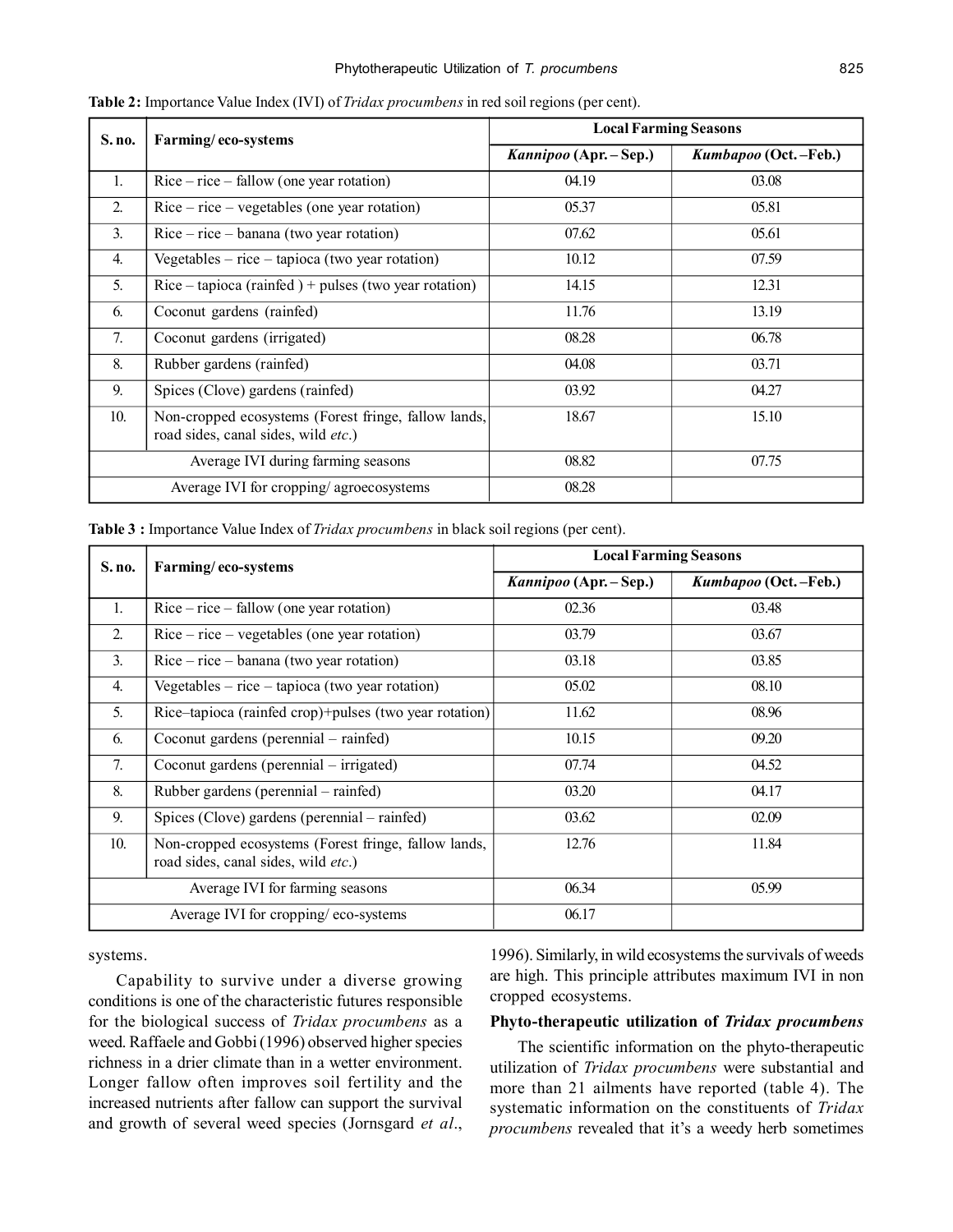| S. no.           | Phyto-therapeutic utilization                                                                                                                                                                                   | <b>References</b>                                                                                                                                                                                                         |
|------------------|-----------------------------------------------------------------------------------------------------------------------------------------------------------------------------------------------------------------|---------------------------------------------------------------------------------------------------------------------------------------------------------------------------------------------------------------------------|
| 1.               | Antiarthritic                                                                                                                                                                                                   | Deepak et al. (2012)                                                                                                                                                                                                      |
| $\overline{2}$ . | Antibacterial (Bacillus cereus, Escherichia coli, Klebsiella<br>pneumoniae, Mycobacterium smegmatis, Pseudomonas<br>aeruginosa, P. mirabilis, Proteus vulgaris, Salmonella<br>parathypi, Staphylococcus aureus) | Sharma and Sharma (2010), Chitra et al. (2011), Kale<br>and Dhake (2013), Muthusamy et al. (2013),<br>Priyadarshini and Priya (2013), Shirish (2013),<br>Kethamakka et al. (2014), Veena and Christina (2015)             |
| 3.               | Anticancer ( $\alpha$ -pinene, $\beta$ -pinene, phellandrene and Sabinene)                                                                                                                                      | Vishnu Priya (2011), Kethamakka et al. (2014)                                                                                                                                                                             |
| 4.               | Antidiabetic                                                                                                                                                                                                    | Bailey (1989), Ali et al. (2002), Bhagwat et al.<br>$(2008)$ , Durgacharan et al. $(2008)$                                                                                                                                |
| 5.               | Antidiarrheoal                                                                                                                                                                                                  | Jude et al. (2009)                                                                                                                                                                                                        |
| 6.               | Antidysentric                                                                                                                                                                                                   | Rastogi and Mehrotra (1999)                                                                                                                                                                                               |
| $\overline{7}$ . | Antifungal (Aspergillus niger, Candida albicans, etc.)                                                                                                                                                          | Nino et al. (2006), Jindal and Kumar (2013),<br>Kethamakka et al., 2014                                                                                                                                                   |
| 8.               | Antihepatotoxic                                                                                                                                                                                                 | Reddipalli et al. (2008)                                                                                                                                                                                                  |
| 9.               | Antihyperglycemic                                                                                                                                                                                               | Pareek et al. (2009)                                                                                                                                                                                                      |
| 10.              | Antiinflammatory                                                                                                                                                                                                | Jachak et al. (2011)                                                                                                                                                                                                      |
| 11.              | Antioxidant                                                                                                                                                                                                     | Habila (2010)                                                                                                                                                                                                             |
| 12.              | Antiplasmodial                                                                                                                                                                                                  | Rappiah et al. (2011)                                                                                                                                                                                                     |
| 13.              | <b>Bleeding piles</b>                                                                                                                                                                                           | Kaul and Dwivedi (2010)                                                                                                                                                                                                   |
| 14.              | Bronchial catarrh                                                                                                                                                                                               | Padal et al. (2013), Navin et al. (2014)                                                                                                                                                                                  |
| 15.              | Burn wound healing                                                                                                                                                                                              | Babu et al. (2003)                                                                                                                                                                                                        |
| 16.              | Cataract                                                                                                                                                                                                        | Singh et al. (2012)                                                                                                                                                                                                       |
| 17.              | Hair growth restoration                                                                                                                                                                                         | Rathi et al. (2008), Kuldeep and Pathak (2013)                                                                                                                                                                            |
| 18.              | Health-promoting food and food supplements (protein and<br>carotenoids)                                                                                                                                         | Priyanka and Satish (2011), Ikewuchi et al. (2015)                                                                                                                                                                        |
| 19.              | Hepatoprotective                                                                                                                                                                                                | Saraf and Dixit (1991), Kuldeep and Pathak (2013)                                                                                                                                                                         |
| 20.              | Immunomodulatory                                                                                                                                                                                                | Agarwal et al. (2010)                                                                                                                                                                                                     |
| 21.              | Wound related injuries (Prevent haemorrhage)                                                                                                                                                                    | Ayyanar and Ignacimuthu (2009), Raina (2008),<br>Rex Immanuel and Lyla Elizabeth (2009), Logeeswari<br>and Shubashini (2012), Kuldeep and Pathak (2013),<br>Priyadarshini and Priya (2013), Veena and Christina<br>(2015) |

invasive herb endowed with huge number of phytochemicals. *Tridax procumbens* leaves contain alkaloids, flavonoids, phenols, tannin, terpenoids, saponin, glycosides and cardiac glycosides. Flavonoids are known to be synthesized by plants in response to microbial infection (Sharma and Sharma, 2010; Muthusamy *et al*., 2013). Oleanolic acid obtained from *Tridax procumbens* has found to be a potential antidiabetic agent (Ali *et al*. 2002).

The leaves of *Tridax procumbens* had thirty nine known alkaloids (mainly akuammidine 68.76 per cent), twenty three known flavonoids (mainly 17.59 per cent

kaempferol and 12.54 per cent (-)-epicatechin), five known carotenoids (mainly lutein 62.61 per cent), four known benzoic acid derivatives (mainly ferulic acid, 46.09 per cent), two phytosterols (mainly stigmasterol, 80.85 per cent) and six known lignans (mainly galgravin, 77.35 per cent) and considerable amount of caffeic acid and tannic acid (Ikewuchi *et al*., 2015). These constituents are reported to have therapeutic properties and are involved in healing of various ailments.

# **Adoption of phyto-therapeutic utilization of** *T. procumbens* **by farming communities**

The observations on phyto-therapeutic utilization of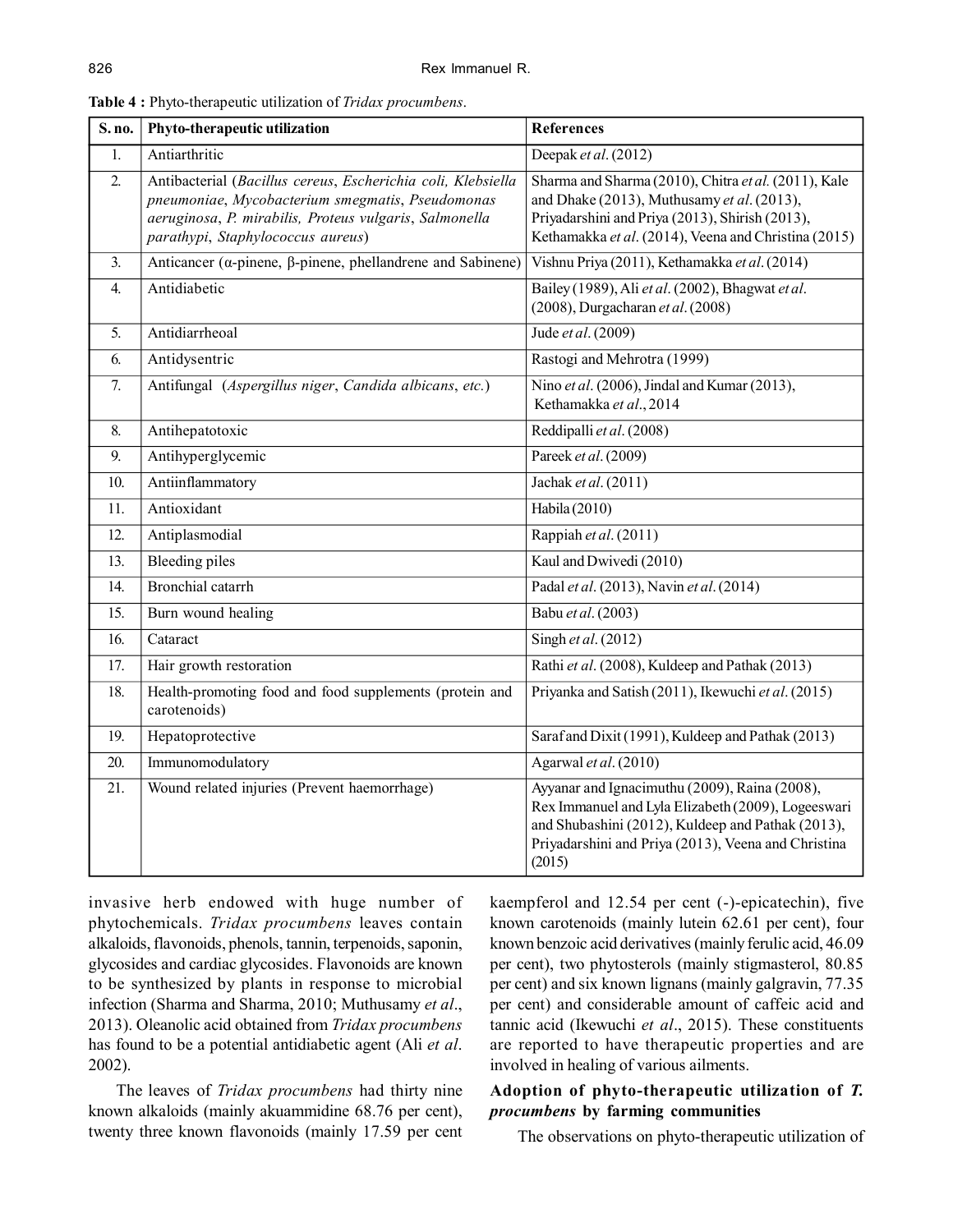| S. no.           | <b>Utilization</b>                                               | <b>Extent of utilization (%)</b> |                     |                    |  |
|------------------|------------------------------------------------------------------|----------------------------------|---------------------|--------------------|--|
|                  |                                                                  | <b>Frequently</b>                | <b>Occasionally</b> | <b>Not adopted</b> |  |
|                  | Fresh leaf extract to cure instant cuts, scratches, wounds, etc. | 86.11                            | 9.44                | 4.45               |  |
| $\overline{2}$ . | Fresh leaf extract to cure wounds for the diabetic patients      | 36.11                            | 56.67               | 07.22              |  |
| 3.               | Treat infectious skin diseases                                   | 28.89                            | 23.33               | 47.78              |  |
| 4.               | Burn wound healing                                               | 20.00                            | 30.56               | 49.44              |  |
| 5.               | Fresh leaf extract to cure burned wounds                         | 7.78                             | 22.22               | 70.00              |  |
| 6.               | Oral administration to cure dysentery                            | 4.44                             | 7.22                | 88.34              |  |
| 7.               | Restoration of hair growth                                       | 12.77                            | 15.00               | 72.23              |  |

**Table 5 :** Distribution of respondents according to phyto-therapeutic utilization of *Tridax procumbens* (n = 270).

**Table 6 :**Relationship of independent variables according to phyto-therapeutic utilization of *Tridax procumbens*  $(n = 270)$ .

| S. no. | Independent variable                              | "r" value  |  |
|--------|---------------------------------------------------|------------|--|
| 1.     | Age                                               | $0.321**$  |  |
| 2.     | Education                                         | $-0.216**$ |  |
| 3.     | Land holding                                      | $0.089$ ns |  |
| 4.     | Farming experience                                | $0.391**$  |  |
| 5.     | Food habit                                        | $0.375**$  |  |
| 6.     | Scientific point of reference                     | $-0.326**$ |  |
| 7.     | Attitude towards phyto-therapeutic<br>utilization | $0.345**$  |  |
| 8.     | Socio-economic status                             | $0.098$ ns |  |
| 9.     | Immediate access to hospitals                     | $-0.171*$  |  |
| 10.    | Fatalism                                          | $0.184*$   |  |
| 11.    | Risk orientation                                  | $0.409**$  |  |

\*significant at 0.05 level of probability, \*\* significant at 0.01 level of probability, ns = non significant.

*T. procumbens* indicated that 86.11 per cent of the farming community respondents had frequently followed the fresh leaf extract of *Tridax procumbens* to cure instant cuts, scratches, wounds, *etc*. (table 5). It was further noticed that about 36.11 per cent of the respondents frequently followed fresh leaf extract of *Tridax procumbens* to cure wounds for the diabetic patients.

Farming community of Kanyakumari district had utilized *Tridax procumbens* as instant wound healing agent, essentially, because of its local availability, very fast therapeutic effect, cost free, readily prepared in the field itself, no skill required, no harmful effect, *etc*. Mostly all the seasons *Tridax procumbens* typically found along the bunds, canal sides and cultivated areas. The most frequently collected plant parts are the aboveground plant material, leaves (72 per cent), whole plant (19 per cent), flowers (6 per cent), stem (2 per cent) and subterranean parts such as roots (1 per cent). Regarding the restoration of hair growth, majority of them are not adopted, however according to their perception *Tridax procumbens* is the main source of forage for wild rabbits. The meat and droppings of wild rabbit was considered as medicinally significant constituent. The droppings are gathered and boiled with coconut oil along with cumin seeds and hibiscus flowers and used as hair oil. The elder community believed that this hair oil have the possessions of enhancing the health and longevity of hair.

#### **Relationship with independent variables**

The prosperous represents households with a high number of livestock, off-farm activities and a higher education level. Farming community use their rice as staple food and in some instances tapioca also included by elder members. Among the eleven independent variables six variables *viz*., age, farming experience, food habit, attitude towards phyto-therapeutic utilization, risk orientation and fatalism had positive and significant relationship with the extent of adoption of phytotherapeutic utilization of *Tridax procumbens* (table 6).

Phyto-therapeutic utilization of *Tridax* being based on accumulated experience, low cost, favourable attitude and least risk. The farming community have ready access to modern health care practices except certain remote villages. Even they access to modern ailments, they do not prefer to use ailment such as wounds. The perception of elder farming community reported that, the incidence of diabetics was not as much of due to traditional food habit during their younger and middle ages. It includes utilization of diversified and naturally available food stuffs (palmyrah palm sugar, tender coconut, fruits of *Artocarpus hirsutus*, *Artocarpus heterophyllus*, *Mangifera indica*, *Tamarindus indicus* fruits for culinary purposes) including the food stuffs cultivated in their own or leased lands by using organic manures (rice, tapioca, yams, pulses, vegetables).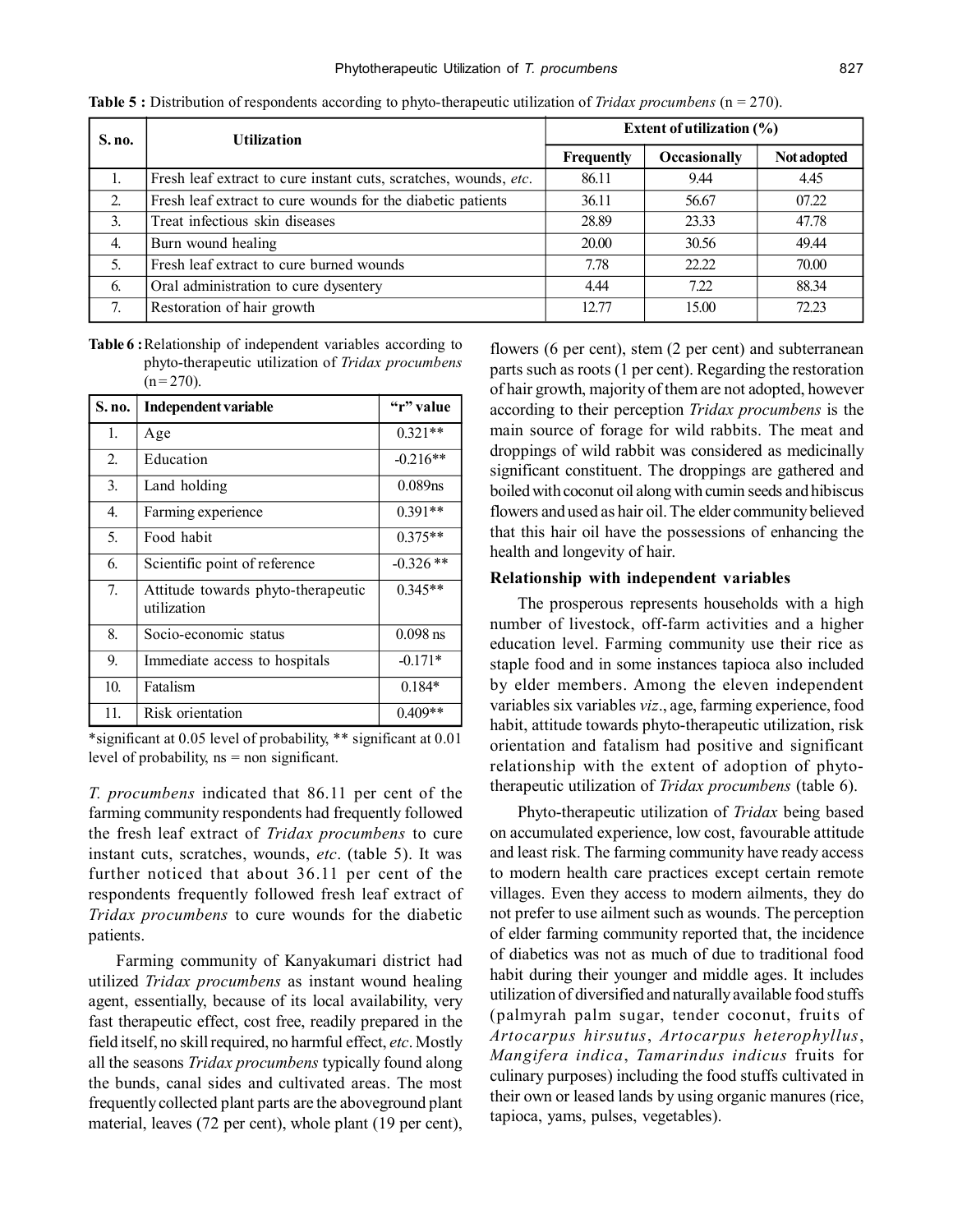The survey revealed that farming community had utilizes fresh leaf extract of *Tridax procumbens* as a natural first aid to their bleeding in case of cuts, scratches, injury, wounds, etc. It is because of their knowledge about wound healing ability from their childhood itself, its easy access, instant preparation in the field itself, no skill required and no harmful effects. Fresh plant juice is applied immediately over the fresh wound and thereafter twice a day for 3-4 days to cure cuts and wounds. Tridax has antimicrobial activity on various species of bacteria. Owing to this property, it is used to provide protection against human dermal infection and it might facilitate faster wound healing. The leaf extract of *Tridax procumbens* L is being used widely as traditional medicine for healing open wounds due to is greater antiinflammatory effect (Manjamalai *et al*., 2012). However, the scientific studies for confirmation of these observations by traditional farming communities have been conducted merely on experimental animals and '*invitro*' conditions. Hence, detail study of phyto-therapeutic relationships is vital before utilizing the full benefits and to make recommendations for human health care.

# **Conclusion**

The uses of herbs are the basic health care for the majority of the households and the knowledge about their phytotherupic use are possibly shared over generations. Phytotherapeutic utilization of *Tridax procumbens* had contributed to the field of ethno-medicinal science by fulfilling the social and cultural needs of the farming community. This plant based raw herbal drug to cure wounds is relatively harmless, inexpensive, and easily available in the all agroecosystems. The study suggested that based on the perception of elder farming community of Kanyakumari district, the raw extract of *Tridax procumbens* could be a suitable herbal drug to stop bleeding and for healing of undersized wounds. Its natural abundant growth in agroecosystems makes it an '*unwanted plant*' to '*wanted herb*' to pharmaceutical industry.

# **Acknowledgements**

I am grateful to the farming communities, who generously participated in this study, to the authors whose publications provided useful information for this article and C.T.R. Lakshmi Agro-services, Nagercoil for helping and assisting during the field visits.

# **References**

Agrawal, S., S. Khadase and G. Talele (2010). Bioactive immunomodulatory fraction from *Tridax procumbens*. *Asian J Biol Sci*., **3(3)**: 20-27.

- Ali, M. S., M. Jahangir, S. S. Hussan and M. I. Choudhary (2002). Inhibition of alpha-glucosidase by oleanolic acid and its synthetic derivatives. *Phytochemistry*, **60** : 295- 299.
- Babu, G., Sanjeeva and K. L. Bairy (2003). Effect of *Tridax Procumbens* on burn wound healing. *Indian Drugs*, **40**: 488-491.
- Bailey, C. J. and C. Day (1989). Traditional plant medicines as treatments for diabetes. *Diabetes Care*, **12** : 553-564.
- Bhagwat, D. A., S. G. Killedar and R. S. Adnaik (2008). Antidiabetic activity of leaf extract of *Tridax procumbens*. *Intnl. J. Green Pharma.*, **2** : 126- 128.
- Biswas, T. K. and B. Mukherjee (2003). Plant Medicines of Indian Origin for Wound Healing Activity: A Review. *Int J. Lower Extrem Wounds*, **2** : 25–39.
- Chaudhary, M. I., Q. He, Y. Y. Cheng and P. G. Xiao (2006). Ethnobotany of medicinal plants from Tian Mu Shan Biosphere Reserve, Zhejiang-Province, China. *Asian Journal of Plant Science*, **5**: 646 – 653.
- Chauhan, B. S. and D. E. Germination (2008). Ecology of Two Troublesome Asteraceae Species of Rainfed Rice: Siam Weed (*Chromolaena odorata*) and Coat Buttons (*Tridax procumbens*). *J. Weed Sci*., **56** : 567–573.
- Chitra, P., K. Ujjwala, B. Manjusha, M. Sowmya, P. Mrudula and Y. Deshmukh (2011). Antibacterial Activity of *Tridax procumbens* with special reference to Nosocomial Pathogens. *British Journal of Pharmaceutical Research*, **1(4)** : 164-173 2011.
- Curtis, J. T. and R. P. McIntosh (1950). The interrelations of certain analytic and synthetic phyto-sociological characters. *Ecol*., **31**: 434-455.
- Deepak, K. J., Narayan Singh Patel, Hemant Nagar, Arti Patel and H. S. Chandel (2012). Antiarthritic activity of *Tridax procumbens* ethanolic extract of leaves. *RGUHS J Pharm Sci.*, **2(4)** : 80-86.
- Durgacharan, A. Bhagwat, Suresh G. Killedar and Rahul S. Adnaik (2008). Antidiabetic activity of leaf extract of *Tridax procumbens*. *International Journal of Green Pharmacy*, **2(2)** : 126- 128.
- GoT (2014). *District Statistical Hand Book*, Kanyakumari District, Deputy Director of Statistics, Govt. of Tamil Nadu, India.
- Habila, J. D., I. A. Bello, A. A. Dzikwi, H. Musa and N. Abubakar (2010). Total phenolics and antioxidant activity of *Tridax procumbens* Linn. *African Journal of Pharmacy and Pharmacology*, **4(3)** : 123-126.
- Hamilton, A. C. (2004). Medicinal plants, conservation and livelihoods. *Biodiv. Cons*., **13**: 1477 - 1517.
- Hussain, S., M. Ramzan, M. Akhter and M. Aslam (2008). Weed management in direct seeded rice. *The J. Anim. Plant Sci.*, **18** : 86-88.
- Ikewuchi, C., J. Ikewuchi and M. Ifeanacho (2015). Phytochemical Composition of *Tridax procumbens* Linn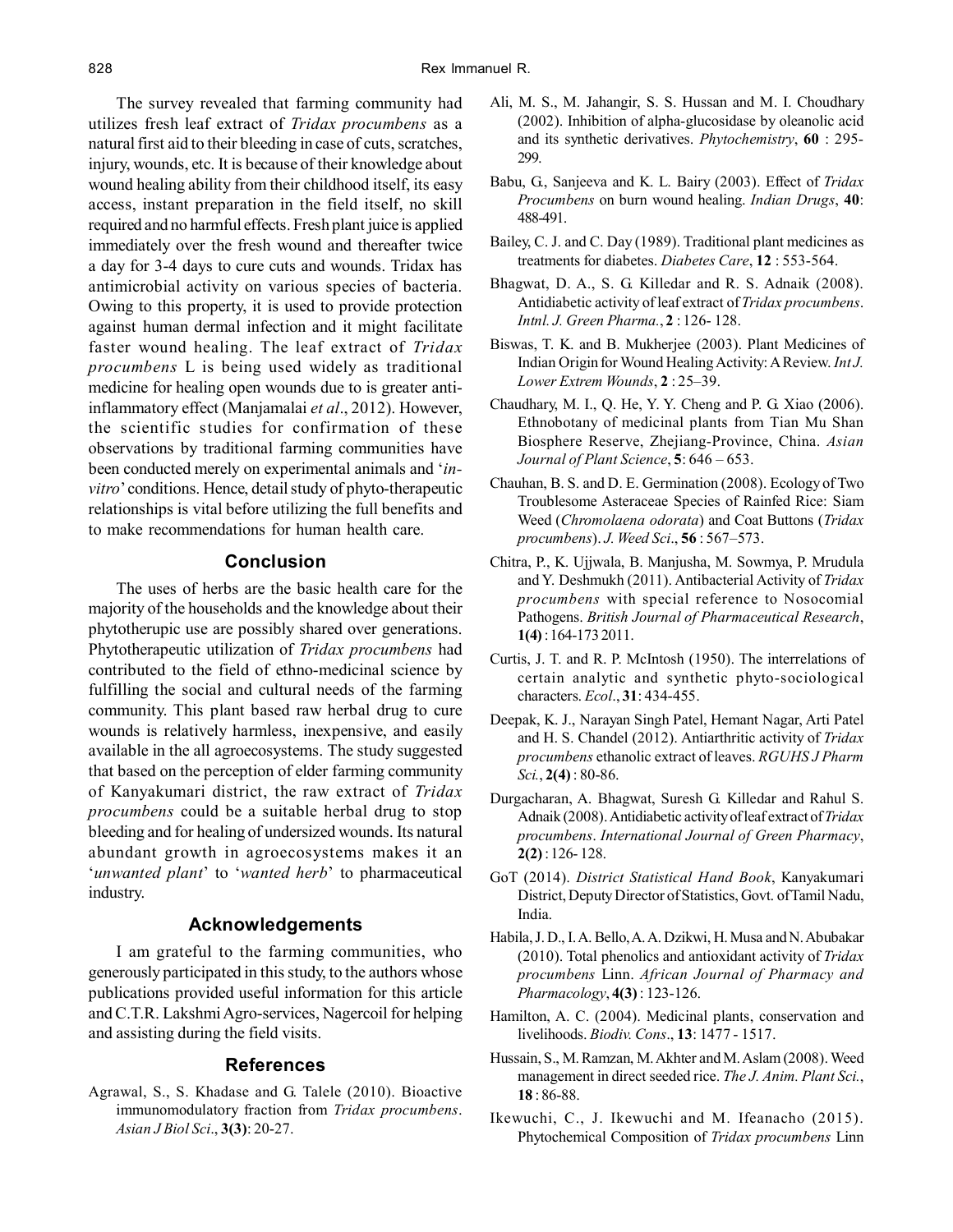leaves: Potential as a Functional Food. *Food and Nutrition Sciences*, **6** : 992-1004.

- Jachak, S. M., R. Gautam, C. Selvam, H. Madhan, A. Srivastava and T. Khan (2011). Anti-inflammatory, cyclooxygenase inhibitory and antioxidant activities of standardized extracts of *Tridax procumbens* L. *Fitoterapia*, **82** : 173–177.
- Jain, A. and J. Amita (2012). *Tridax procumbens* (L): A weed with Immense Medicinal Importance: A Review. *International Journal of Pharma and Bio Sciences*, **3 (1)**: 544 -552.
- Jeeva, S. and V. Femila (2012). Ethnobotanical investigation of Nadars in Atoor village, Kanyakumari District, Tamilnadu, India. *Asian Pacific J. Tropical Biomedicine*, S593-S600.
- Jindal, A. and P. Kumar (2013). *In vitro* antifungal potential of *Tridax procumbens* L. against *Aspergillus flavus* and *A. niger*. *Asian Journal of Pharmaceutical and Clinical Research*, **6 (2)**: 123-125.
- Jornsgard, B., K. Rasmussen, J. Hill and J. L. Christiansen (1996). Influence of weed competition between cereals and their natural weed population. *Weed Research*, **36** : 461-470.
- Jude, C. I., C. I. Catherine and M. I. Ngozi (2009). Chemical profile of *Tridax procumbens* Linn. *Pak. J. Nutr.*, **8(5)** : 548-550.
- Kale, M. and A. Dhake (2013). Anti-bacterial potential of *Tridax procumbens* leaf extracts against some clinical pathogens. *J. Nat. Prod. Plant Resour*., **3 (6)** : 34-37.
- Kaul, S. and S. Dwivedi (2010). Indigeneous ayurvedic knowledge of some species in the treatment of human disease and disorders. *Int. J. Pharmacy. Life Sci*., **1(1)**:44- 49.
- Kethamakka, S. R. P. and S. D. Meena (2014). Jayanti veda (*Tridax procumbens*) - Unnoticed Medicinal plant by Ayurveda. *J-ISM*, **2 (1)** : 6-20.
- Kuldeep, G. and A. K. Pathak (2013). Pharmacognostic and Phytochemical Evaluation of *Tridax procumbens* Linn. *Journal of Pharmacognosy and Phytochemistry*, **1 (5)** : 46.
- Manjamalai, A., M. J. Mahesh Kumar and V. M. Berlin Grace (2012). Essential Oil of *Tridax procumbens* L Induces Apoptosis and Suppresses Angiogenesis and Lung Metastasis of the B16F-10 Cell Line in C57BL/6 Mice. *Asian Pacific Journal of Cancer Prevention*, **13** : 5887 – 5895.
- Misra, R. (1968). *Fundamentals of Ecology*. Tata McGrew-Hili Publishing Company Ltd.; New Delhi.
- Murty, P. P. and M. Venkaiah (2012). Phytosociological attributes of weed flora in major crops of north coastal Andhra Pradesh, India. *Pak. J. Weed Sci. Res*., **18(1)** : 107- 126.
- Muthusamy, R., V. Karthiga, K. Lavanya, P. Deboral and W. Bernala (2013). Phytochemical screening and antibacterial activity of methanol extract of *Tridax procumbens*. *Int J Pharm Bio Sci.*, **3(1)** : 521-524.
- Nath, K. K., P. Deka and S. K. Borthakur (2007). Ethnomedicinal

aspects of some weeds from Darrang district of Assam. *Ethnobotany*, **19(1&2)**: 82-87.

- Nino, J., D. M. Navaez, O. M. Mosquera and Y. M. Correa (2006). Antibacterial, antifungal and cytotoxic avtivities of eight Asteraceae and two Rubiaceae plants from Colombian biodiversity. *Brazilian J Microbiol*., **37** : 566- 570.
- Olorunmaiye, P. M. and S. O. Afolayan (2012). Weed Biomass and Weed Species Diversity of Juvenile Citrus Trees Intercrop with some Arable Crops. *Not Sci Biol*., **4(1)** : 131-136.
- Oluwatobi, A. S. and K. S. Olorunmaiye (2014). Weed Species Distribution of Juvenile Oil Palm Tree (*Elaeis guineensis*) Intercropped with Maize (*Zea mays*), Okra (*Abelmoshus esculentus*) and Pepper (*Capsicum anuum* var. *abbreviatum*). *Not Sci Biol*., **6(4)** : 483-490.
- Padal, S. B ., B. Sandhya Sri, J. Buchi Raju and B. Rama Krishna (2013). Floristic Diversity and Indigenous Uses of Dominated Weeds in Maize Crop of Chinthapalli mandal, Visakhapatnam district, Andhra Pradesh, India. *IOSR Journal of Agriculture and Veterinary Science*, **2(6)**: 56- 63.
- Palmer, M. W., M. Ta and P. A. Harcombe (1997). Does diversity beget diversity? A case study of crops and weeds. *Journal of Vegetation Science*, **8** : 235-240.
- Pareek, H., S. Sharma, B. S. Khajja, K. Jain and G. C. Jain (2009). Evaluation of hypoglycemic and antihyperglycemic potential of *Tridax procumbens* (Linn.). *BMC Complement Altern Med*., **29** : 9-48.
- Priyadarshini, D. S and I. Priya (2013). *Tridax pocumbens*: A source for antimicrobial activity. *Int. J. Ayurvedic. Herbal Medicine*, **3(5)** : 1373-1383.
- Priyanka, Y. and N. Satish (2011). Microscopic studies of *Tridax procumbens* Linn. *Bull. Pharm. Res*., **1(2)**: 25-32.
- Pushpangadan, P., S. Rajasekharan and V. George (2002) Indigenous Knowledge and benefit sharing  $\pm$  A TBGRI experiment In IK strategies for Kerala. NSE Publication, Thiruvananthapuram.http://www.orissa.gov.in/emagazine/ Orissareview/2011/Jan/engpdf/66-71.pdf
- Raffaele, E. and M. E. Gobbi (1996). Seedbank composition and variability in *A. chilensis* forest sites in Patagonia, Argentina. *Int. J. Ecol. Environ. Sci.*, **22**: 59-72.
- Rappiah, O, A. K. Nyarko, D. Dodoo, F. N. Gyang, K. A. Karam and N. K. Ayisi (2011). Antiplasmodial activity of extracts of *Tridax procumbens* and *Phyllanthus amarus* in *in-Vitro* Plasmodium Falciparum Culture Syatems. *Ghana Med J*., **45(4)** : 143-150.
- Rastogi, R. P. and B. N. Mehrotra (1999). *Compendium of Indian Medicinal Plants*. vol. 4, CDRI Lucknow, NISC, New Delhi, p.310.
- Rathi, V., J. C. Rathi, S. Tamizharasia and A. K. Pathak (2008). Plants used for hair growth promotion: A review. *Pharmacognosy Review*, **2(3)**: 185-186.